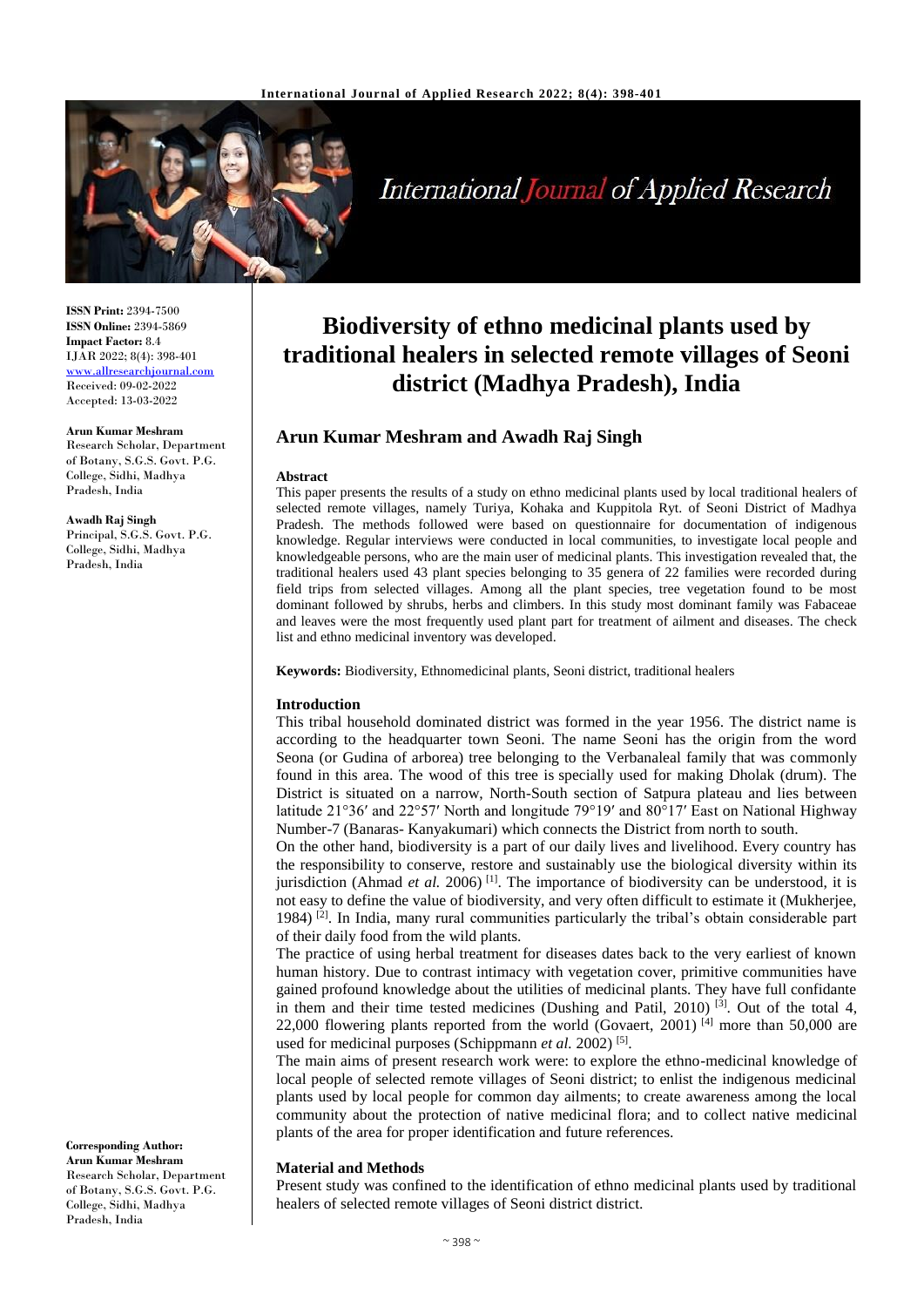The study was conducted during February, 2021 to January, 2022 in three remote villages i.e. Turiya, Kohaka and Kuppitola Ryt. of the area.

During field trips, the questionnaire (Medicinal Plants Datasheet) was used to interview the local inhabitants, older people including men and women both, who were familiar with traditional uses of indigenous plants. In total of 50 informants including 37 men and 13 women were interviewed during survey. Interviews were conducted with local peoples in different villages individually. Repeated queries were made to get the data confirmed.

Frequent field trips of the area were arranged to collect the live specimens. Throughout the field trips, a general collection of plants were made. The fully dried specimens were mounted on herbarium sheets. Plants were identified with the help of available literature (Mudgal *et al.* 1997, Verma *et al.* 1993, Jain and Rao, 1976, Singh and Mishra,

2021 and Singh and Mishra, 2021)<sup>[6-10]</sup> and comparing with the already identified plant specimens of the herbarium at Department of Botany, B.S.I., Allahabad (U.P.). After correct identification, the plants were deposited in herbarium at Department of Botany, S.G.S. Govt. P.G. College, Sidhi (M.P.) for future references. Ethno-medicinal inventory was developed consisting of botanical name followed by their local name, family, part used and Ethnomedicinal uses.

#### **Results and Discussion**

The ethno medicinal data on 43 plant species belonging to 35 genera of 22 families, during summer, rainy and winter season were collected. Information regarding their botanical name, local name, family, part used and their ethno medicinal uses are listed in Table 1.

**Table 1:** Ethnomedicinal plant used by traditional healers from three remote villages of Seoni district of Madhya Pradesh

| ${\bf S}$<br>N <sub>0</sub> | Family          | <b>Botanical name</b>                   | Local<br>name   | <b>Habit</b> | Parts used                    | <b>Ethno-medicinal uses</b>                                                                                                                                                                                                                    |  |  |  |  |
|-----------------------------|-----------------|-----------------------------------------|-----------------|--------------|-------------------------------|------------------------------------------------------------------------------------------------------------------------------------------------------------------------------------------------------------------------------------------------|--|--|--|--|
|                             | <b>Monocots</b> |                                         |                 |              |                               |                                                                                                                                                                                                                                                |  |  |  |  |
| 1                           | Liliaceae       | Aloe barbadensis<br>Mill.               | Ghee<br>kunvar  | Herb         | Whole plant                   | Boils, piles and fever                                                                                                                                                                                                                         |  |  |  |  |
| 2                           | Poaceae         | Cymbopogon martinii<br>(Jones) Schult   | Palmarosa       | Herb         | Whole plant                   | Fever and phlegmatic pains                                                                                                                                                                                                                     |  |  |  |  |
|                             |                 | Cynodon dactylon (L.)<br>Pers           | Dub ghas        | Herb         | Roots                         | Diuretic and laxative                                                                                                                                                                                                                          |  |  |  |  |
|                             | <b>Dicots</b>   |                                         |                 |              |                               |                                                                                                                                                                                                                                                |  |  |  |  |
| 1                           | Amaranthaceae   | Achyranthes aspera<br>(Mill.) Linn.     | Addhajhara Herb |              | Whole plant                   | Diuretic, dropsy, piles, skin eruptions                                                                                                                                                                                                        |  |  |  |  |
|                             |                 | Amaranthus viridis L.                   | Chaulai         | Herb         | Leaves                        | Emollient, snake and scorpion bite                                                                                                                                                                                                             |  |  |  |  |
| 2                           | Arecaceae       | Phoenix sylvestris (L.)<br>Roxb.        | Khajoor         | Tree         | Fruit, root,<br>juice of tree | Toothache, tonic, cooling and laxative                                                                                                                                                                                                         |  |  |  |  |
| 3                           | Asclepiadaceae  | Calotropis procera<br>(Wild) R.Br.      | Madar           | Shrub        | Whole plant                   | Malaria and cholera                                                                                                                                                                                                                            |  |  |  |  |
| 4                           | Celastraceae    | Elaeodendron<br>glaucum Roxb.           | Jamrasi         | Tree         | Root                          | Snake bite                                                                                                                                                                                                                                     |  |  |  |  |
| 5                           | Chenopodiaceae  | Chenopodium album<br>L.                 | Bathua          | Herb         | Whole plant                   | Laxative and anthelmintic                                                                                                                                                                                                                      |  |  |  |  |
|                             |                 | Spinacea oleracea L.                    | Palak           | Herb         | Leaves, stem                  | Anemia, bone's tonic and produce fresh blood                                                                                                                                                                                                   |  |  |  |  |
|                             | Combretaceae    | Terminalia arjuna W.<br>& A. Prod.      | Arjun           | Tree         | Leaves, bark                  | Cardiac tonic, earache.                                                                                                                                                                                                                        |  |  |  |  |
| 6                           |                 | Terminalia bellerica<br>(Gaertn.) Roxb. | Bahera          | Tree         | Bark, fruits                  | Anaemia and leucoderma curing cough, bronchitis, insomnia,<br>dropsy, dyspepsia, flatulence, vomiting, skin diseases, leprosy                                                                                                                  |  |  |  |  |
|                             |                 | Terminalia tomentosa<br>W. & A. Prod.   | Saaj            | Tree         | Bark                          | Diarrhoea                                                                                                                                                                                                                                      |  |  |  |  |
| 7                           | Cucurbitaceae   | Cucumis melo var<br>agrestis Naudin     | Kharbooja       | Climb<br>er  | Fruit                         | Digestive and stomach problems                                                                                                                                                                                                                 |  |  |  |  |
| 8                           | Cyperaceae      | Cyperus rotundus (L                     | Dellia ghas     | Herb         | Tuber                         | Anthelmintic, stimulant, diuretic                                                                                                                                                                                                              |  |  |  |  |
| 9                           | Euphorbiaceae   | Ricinus communis<br>Linn.               | Arandi          | Shrub        | Seeds, leaves,<br>bark        | Boils, swelling, laxative and to start labour pain                                                                                                                                                                                             |  |  |  |  |
|                             | Fabaceae        | Acacia arabica (Lam.)<br>Willd          | <b>Babool</b>   | Tree         | Leaves, fruits                | Cough, dysentery                                                                                                                                                                                                                               |  |  |  |  |
| 10                          |                 | Acacia catechu (L.)<br>Willd. Oliv.     | Khair           | Tree         | Wood                          | Diarrhoea, eruptions of the skin, leprosy, leucoderma and<br>wounds, anaemia, diabetes, inflammations and intermittent fever                                                                                                                   |  |  |  |  |
|                             |                 | Acacia leucophloea<br>Willd.            | Reonja          | Tree         | Barks, gum,<br>leaves         | An anthelmintic an antipyretic an antidote for snake bites,<br>bronchitis, cough, vomiting, wounds, ulcers, diarrhea,<br>dysentery, internal and external hemorrhages, dental caries,<br>stomatitis, and intermittent fevers and skin diseases |  |  |  |  |
|                             |                 | Albizia procera Benth. Safed siris Tree |                 |              | All parts of<br>the plant     | Problems of pregnancy, stomach-ache, ulcers                                                                                                                                                                                                    |  |  |  |  |
|                             |                 | Butea monosperma<br>Lamk.               | Palas           | Tree         | Seeds, gum                    | Worm infestation and in the treatment of ringworm, boils and<br>pimples                                                                                                                                                                        |  |  |  |  |
|                             |                 | Cassia aungustifolia<br>L.              | Sena            | Shrub        | Leaves,<br>branches,<br>fruit | Headache, brain tonic and intestinal diseases                                                                                                                                                                                                  |  |  |  |  |
|                             |                 | Dalbergia latifolia                     | Dhobin          | Tree         | Leaves, roots,                | Dyspepsia, diarrhoea, leprosy, obesity and worms                                                                                                                                                                                               |  |  |  |  |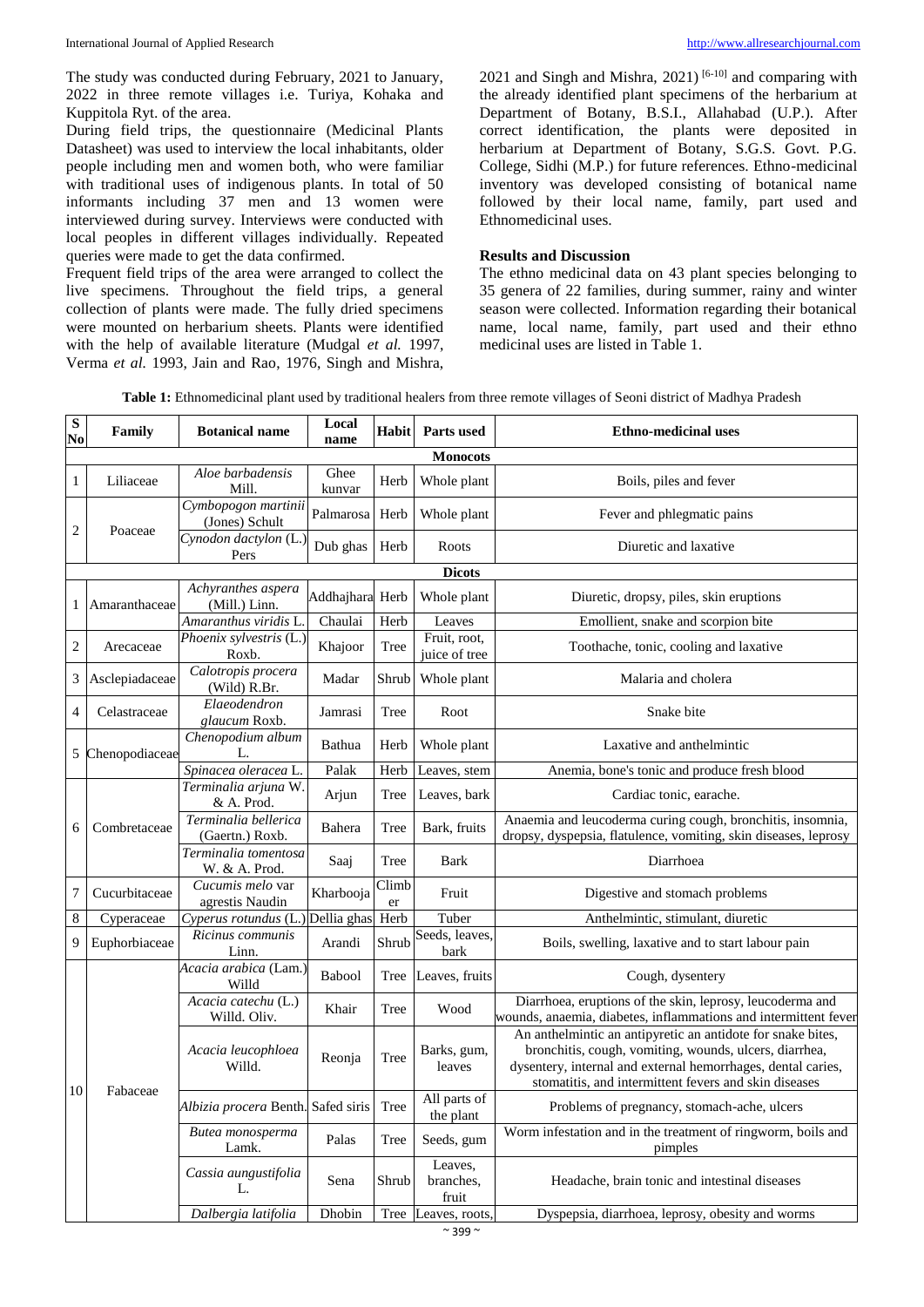|    |                | Roxb.                                    |                   |       | wood                    |                                                                                                                                                         |
|----|----------------|------------------------------------------|-------------------|-------|-------------------------|---------------------------------------------------------------------------------------------------------------------------------------------------------|
|    |                | Dalbergia sissoo<br>Roxb.                | Shisam            | Tree  | Leaves.<br>Roots, wood  | Leprosy, boils, eruptions and stop vomiting                                                                                                             |
|    |                | Tephrosia purpurea L.                    |                   | Herb  | Whole plant             | Skin treatment, anthelmintic, antipyretic                                                                                                               |
| 11 | Flacourtiaceae | Flacourtia indica                        | Katai             | Shrub | Fruits, barks,          | Appetizing and digestive, diuretic, in jaundice intermittent fever                                                                                      |
|    |                | (Burm. f.) Merr.                         |                   |       | roots, gum              | cholera, nephritic colic                                                                                                                                |
|    |                | Flacourtia ramontchi<br>L'Herit.         | Kaker             | Shrub | Whole plant             | Appetizing, diuretic, digestive, in jaundice, intermittent fever<br>nephritic colic cholera                                                             |
| 12 | Lamiaceae      | Ocimum sanctum L.                        | Tulsi             | Shrub | Seeds                   | Stomach and vomiting                                                                                                                                    |
| 13 | Malvaceae      | Abutilon indicum<br>(Linn.) Sweet        | Kanghee           | Herb  | Leaves, stem            | To treat boils                                                                                                                                          |
| 14 | Meliaceae      | Azadirachta indica A.<br>Juss.           | Neem              | Tree  | Leaves                  | Skin diseases and blood purification                                                                                                                    |
|    |                | Melia azedarachta L.                     | Bakain            | Tree  | Seed, leaves            | Diabetes, blood purification and skin tonic                                                                                                             |
| 15 | Moraceae       | Ficus racemosa L.                        | Umar              | Tree  | Root, bark,<br>fruits   | Leucorrhoea, blood disorders, burning sensation, fatigue,<br>urinary discharges, leprosy, menorrhagia, epistaxis, intestinal<br>worms, asthma and piles |
|    |                | Ficus religiosa L.                       | Pipal             | Tree  | Seeds, fruits           | Laxative, cooling and alterative                                                                                                                        |
| 16 | Myrtaceae      | Eucalyptus globulus<br>Sm.               | Safeda            | Tree  | Seeds, leaves           | Malaria, antibacterial and antiseptic                                                                                                                   |
| 17 | Rhamnaceae     | Zizyphus jujuba<br>Lamk.                 | Ber               | Shrub | Leaves, dried<br>fruits | Blood sugar, diarrhoea                                                                                                                                  |
|    |                | Zizyphus nummularia<br>(Burm. f.) Wight  | Jangli beri Shrub |       | Fruit, leaves,<br>roots | Jaundice                                                                                                                                                |
| 18 | Rubiaceae      | Anthocephalus<br>cadamba (Roxb.)<br>Miq. | Kadamba           | Tree  | Bark, leaves            | Inflammation, urinary retention, fever, cough, diarrhea,<br>menorrhagia, burning sensation, wounds, ulcer and general<br>debility                       |
|    |                | Gardenia latifolia Ait.<br>Hort. Kew.    | Papara            | Tree  | Leaves.<br>Roots, gum   | Antispasmodic, anthelmintic splenomegaly, foul ulcers, wounds<br>and obesity                                                                            |
|    |                | Mitragyna parvifolia<br>Korth.           | Kaim              | Tree  | Root, bark,<br>leaves   | Internal or external hemorrhages, muscle pain, skin diseases,<br>fever, inflammations, infections                                                       |
| 19 | Solanaceae     | Datura innoxia<br>(Linn.) Miller         | Datura            |       | Shrub Leaves, seeds     | Hydrophobia and earache                                                                                                                                 |
|    |                | Solanum nigrum<br>Miller.                | Makoy             | Shrub | Whole plant             | Phthisis, dropsy, for enlargement of spleen                                                                                                             |
|    |                | Withania somnifera<br>(L.) Dunal.        | Aswagand<br>ha    | Shrub | Whole plant             | Leucoderma, diuretic and analgestic                                                                                                                     |
| 20 | Ulmaceae       | Holoptelea<br>integrifolia Planch.       | Chirol            | Tree  | Bark, Seed,<br>leaves   | Oedema, diabetes, leprosy and other skin diseases, intestinal<br>disorders, piles and spruce                                                            |

The traditional healers were using these plants to treat the various ailment and diseases like boils, pain, coolness, cough & cold, diarrhoea, dysentery, earache, fever, malaria, headache, piles, phlegmatic pain, diuretic, laxative, dropsy, skin diseases, emollient, snake and scorpion bite, toothache, tonic, cholera, anthelmintic, anemia, leucoderma, bronchitis, insomnia, dyspepsia, vomiting, leprosy, digestive and stomach problems, wounds, diabetes, inflammations, antipyretic, ulcers, hemorrhages, problems of pregnancy, ringworm, obesity, worms, jaundice, asthma, blood sugar, hydrophobia etc.

Tree (21 species) was found to be the most used plants followed by shrub (11 species), herb (10 species) and climber (01 species) in descending order. The highest numbers of ethno medicinal plants were recorded in family Fabaceae (9 species). Three families namely Combretaceae, Rubiaceae and Solanaceae were contributing three species, seven families namely Amaranthaceae, Chenopodiaceae, Flacourtiaceae, Meliaceae, Moraceae, Poaceae and Rhamnaceae each have two species.



 $~^{\sim}$  400  $~^{\sim}$ **Fig 1:** Number of plant species belonging to different habits